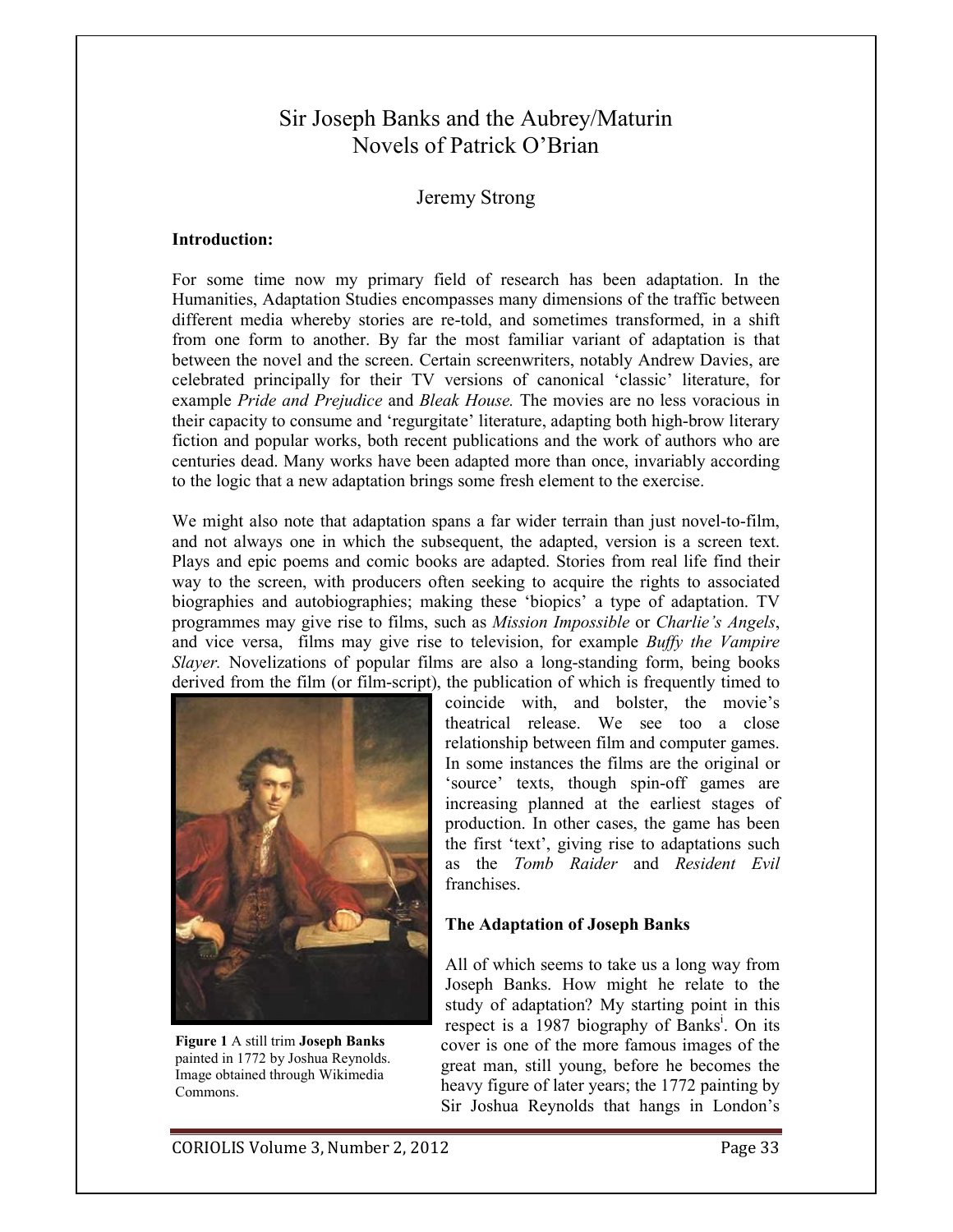National Portrait Gallery. The author is Patrick O'Brian. O'Brian had earlier written another biography, of Picasso, whom he had known personally, but is primarily known as the writer of the Aubrey/Maturin series; twenty-one historical novels that form a continuous story, set in the Royal Navy in the beginning of the Nineteenth Century. The first, *Master and Commander*, was published in 1969. The twenty-first was unfinished at the time of his death, aged 85, in 2000. A film adaptation of one of the novels, Master and Commander: The Far Side of the World, starring Russell Crowe, was made in 2003.

As an author O'Brian inspires a somewhat cultish form of devotion. Many readers profess to having read the entire series several times. Its central relationship between lion-hearted naval Captain Jack Aubrey and his saturnine friend Stephen Maturin – physician, natural historian and secret intelligence agent – may justly be regarded as one of the great friendships in English Literature. The series' wealth of technical detail and arcane naval terminology has also given rise to 'affiliated' texts that illuminate the language and history of the period; addressing matters as diverse as ship's rigging, types of cannon, and recipies from the galley. Other readers, however, find the fascination with naval and other minutae to be utterly unrewarding. One reader of my acquaintance gave up on the first novel in the series, pronouncing it unreadable. Equally, she is perfectly happy to attend my annual Trafalgar Day Dinner, with dishes from the cookbook *Lobscouse and Spotted Dog*<sup>ii</sup>, all in turn derived from meals described in the Aubrey/Maturin novels. Patrick O'Brian, it appears, is the literary equivalent of Marmite<sup>iii</sup> (another U.K. export) – you either love him or hate him.

A key feature of the Aubrey/Maturin series is the interweaving of fact and fiction. To a certain extent this is a prerequisite of the historical novel genre, in which the events of 'real' history form the backdrop to invented stories. Bernard Cornwell's Sharpe series (also set in the Napoleonic Wars, albeit on land) follows a similar pattern, with the imagined adventures of its titular hero mapped onto the major military actions, and with invented interactions between the fictional principal characters and actual historical figures, most notably the Duke of Wellington who rose to prominence as a general and later field-marshal in those campaigns. In the O'Brian novels Jack Aubrey has keen memories of his hero, Nelson, but the famous Admiral does not appear as a character proper, though many other historical personages, mostly senior naval and political figures, do crop up across the stories. Some of these figures appear in what might be termed the 'live action' as speaking characters in the narrative, for example The Duke of Clarence (Prince William, Third son of King George III) and Viscount Keith (a British Admiral). Others are frequently referred to but do not appear, such as Captain Cook (The British explorer in whose first great voyage of the Pacific, 1768-71, Joseph Banks took part) and Captain Bligh (most famous for the mutiny on HMS *Bounty* under his command in 1789). However, the most significant feature of O'Brian's use of history is his creative *adapting* of actual events and individuals into fictionalized, but nonetheless clearly recognizable, versions of themselves. Of these, Jack Aubrey looms the largest.

For it is widely understood that Aubrey is modelled on real-life naval Captain, later Admiral, Thomas Cochrane. Aubrey's naval career closely follows Cochrane's; dazzling successes as a frigate captain in the Mediterranean, bold actions that inspire popular fervour, but also political controversy, a financial scandal, and – in the later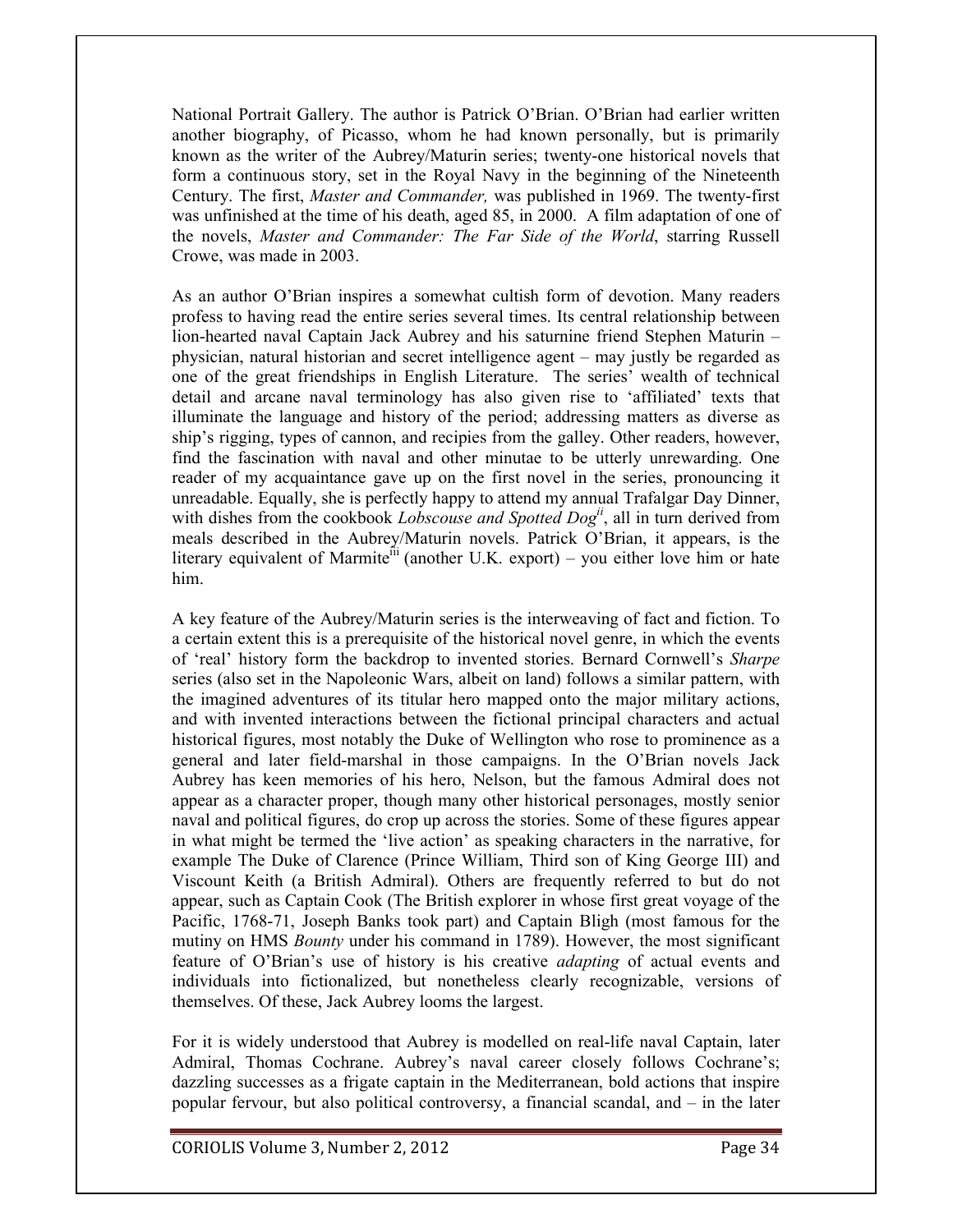phases – involvement in the independence movements in South America<sup>iv</sup>. Cochrane's radical Whig politics may differ from Aubrey's hereditary Toryism, but the other parallels are numerous and sustained.

Joseph Banks may be said to exist in two different ways across the 21 novels. Firstly, Banks is mentioned by name in several and even makes a brief speaking appearance in The Yellow Admiral<sup> $v$ </sup>, the 18<sup>th</sup> in the series. Secondly, O'Brian takes aspects of the real Joseph Banks and adapts them into a fictional character, Sir Joseph Blaine. Blaine is the Head of Naval Intelligence, the official to whom intelligence agent Stephen Maturin makes his reports, and he appears in almost all of the novels that comprise the series. In addition to the near-match between their names, O'Brian develops



Figure 2 Joseph Banks from an engraving after the painting by Thomas Phillips. Banks is depicted in his role as President of the Royal Society in 1812. Image obtained through Wikimedia Commons.

Blaine into a character with numerous similarities to Banks. Blaine's particular passion is Entomology, and O'Brian makes him President of the Entomological Society, paralleling Banks' position at the Royal Society. Much like Banks after the success of his great early voyage, Blaine bases himself comfortably in England, sustaining a copious correspondence with learned men around the world, receiving and exchanging specimens of interest.

Anyone familiar with the Aubrey/Maturin novels will confirm that accounts of food and companionability are among their principal pleasures. When Maturin and Blaine meet, either at Blaine's house near Shepherd Market or at the fictional club Black's (O'Brian's cypher for the actual establishment 'White's') they invariably share a meal of lobster followed by boiled fowl with oyster sauce. Hence it is no surprise to find that in one of the later novels Blaine, like Banks, is growing markedly 'stouter'<sup>vi</sup>, even 'portly'<sup>vii</sup>. At

times, particularly in sequences when Blaine refers to Banks, O'Brian has to work hard to avoid narrative confusion as to which Sir Joseph is under discussion. This difficulty is particularly in evidence in The Reverse of the Medal<sup>viii</sup> where a parcel of bones (containing a secret message) is  $-$  ostensibly - sent across the Channel by the real anatomist Georges Cuvier, to the real Banks, who in turn sends them to Blaine, knowing that he is to meet Maturin.

Direct reference to Banks, to the Royal Society, to its Fellows, and to its journal Philosophical Transactions increases in the Aubrey/Maturin series as O'Brian researches and produces his Banks biography, remaining a constant feature thereafter. In *The Letter of Marque*, published in 1988, one year after the publication of the biography, an important dinner features at least four Fellows of the Society and the conversation touches upon its 'internal politics' with one Fellow referring somewhat acidly to its 'committee largely made up of mathematicians and antiquaries<sup>tx</sup>. The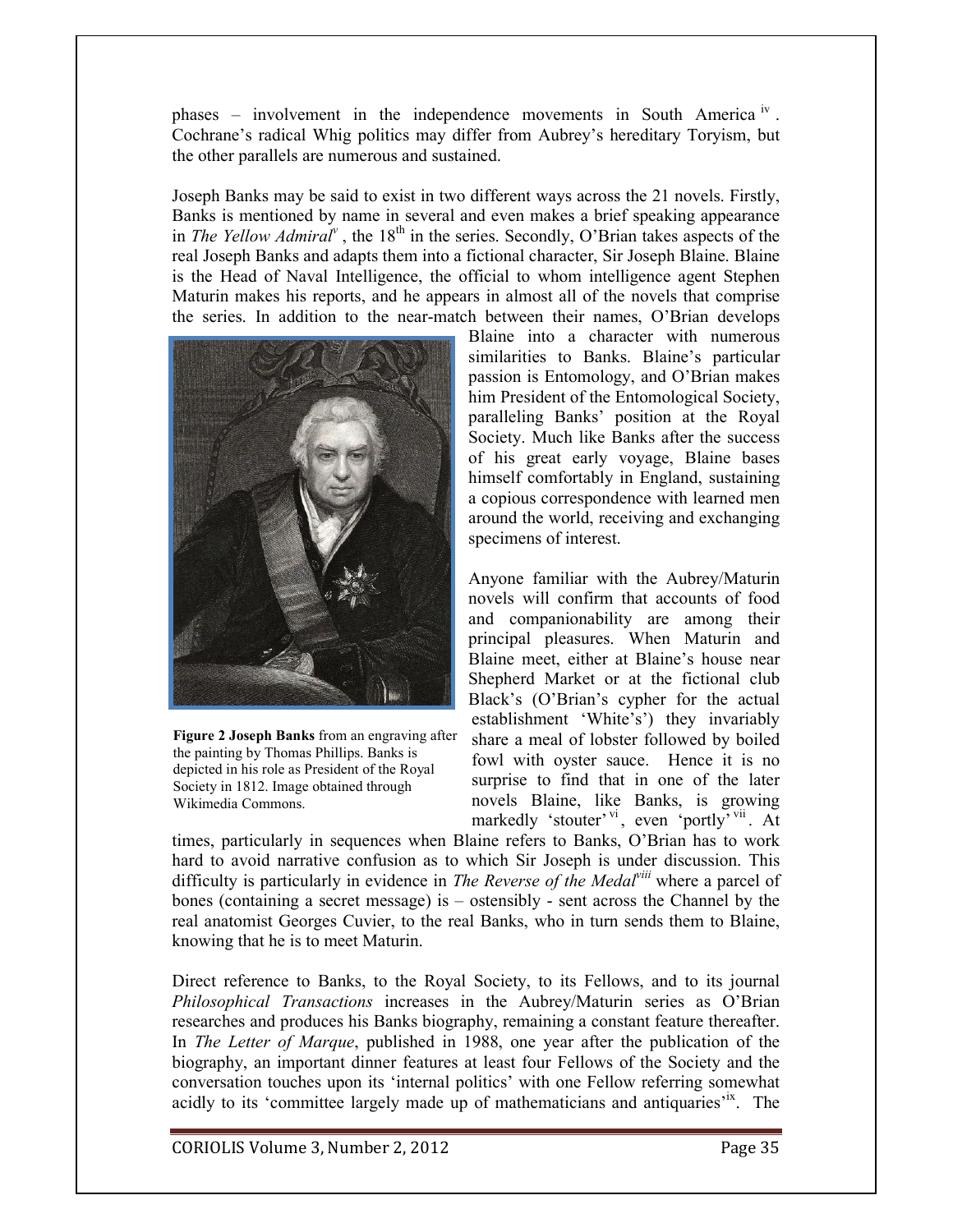next novel, *The Thirteen Gun Salute*, contains a lengthy character analysis of Banks, ostensibly the musings of Stephen Maturin, but clearly drawn from O'Brian's research for the biography:

'Sir Joseph's judgment of a plant or a beetle was more to be relied upon than his judgment of a man; his general kindness sometimes led him into acquaintances that his friends regretted and his general obstinacy confirmed him in them. Stephen had seen something of an obsequious, bullying fellow named Bligh, a naval officer alas, whose government of New South Wales had ended in very great discredit for everyone concerned; yet Banks still countenanced the man. Stephen was fond of Sir Joseph and he thought him an excellent president of the Society, but he did not feel that judgment was his most outstanding quality.<sup>3x</sup>

If *The Thirteen Gun Salute* introduces the theme that the New South Wales colony is problematic, the succeeding novel *The Nutmeg of Consolation* develops this idea to the fullest degree. At a meeting with Stamford Raffles (real-life statesman and founder of the city of Singapore), Maturin – and of course, the reader – are warned to expect that the colony at Sydney will be brutal and illiberal, marked by violence and extreme anti-Irish and anti-Catholic sentiment<sup>xi</sup>. Given that readers know Maturin to be an Irish Catholic, this narrative foreshadowing signals a problem ahead. Later, Maturin indeed describes Sydney as 'squalid, dirty, formless, with ramshackle wooden huts placed without regard to anything but temporary convenience twenty years ago, dust, apathetic ragged convicts, all filthy, some in chains – the sound of chains everywhere.<sup>xii</sup> At a dinner there Maturin finds himself in conversation with an objectionable (and fictional) Captain Lowe, in which Joseph Banks, the King's Merino Sheep, and Captain John Macarthur (real-life wool pioneer and entrepreneur) are discussed. Lowe holds a grudge against Banks for his having tried to prevent Macarthur from obtaining any of the King's sheep to improve his Australian flock. The reason for which was as Maturin explains – "Sir Joseph strongly objects to duels, on moral grounds; and Captain Macarthur was in London to be court-martialled for engaging in one." Xiii Here, O'Brian recycles his biographical research into a foundation upon which to build his fiction – in this case a profound antipathy between Maturin and Lowe. At the meal's conclusion Lowe insults Maturin, saying "I don't give a bugger for Joe Banks; and I don't give a bugger for you either, you half-baked sod of a ship's surgeon."xiv Maturin does not share Banks' scruples with regards to duels, and Lowe is shortly upon his back, begging Maturin's pardon at sword-point. The novel contains several more unfline hingly critical descriptions of cruelty in the Sydney penal colony and accounts of the harshness of the surrounding country. Maturin says "I remember Banks telling me that when first they saw new Holland and sailed along its shore the country made him think of a lean cow, with bare scraggy protruding hip-bones. Now, you know very well what affection and esteem I have for Sir Joseph; and I have the utmost respect for Captain Cook too... But what possessed them to recommend this part of the world to Government as a colony I cannot tell.... What infatuation." "Perhaps," his interlocutor replies, "it seemed more promising after so many thousand miles of sea."<sup>xv</sup> O'Brian's unremitting portrayal of the embryonic Australia may well have had an impact on the author's popularity there. By comparison, it is notable that, despite several Aubrey/Maturin novels addressing the War of 1812 and its repercussions, he was generously, sometimes rapturously,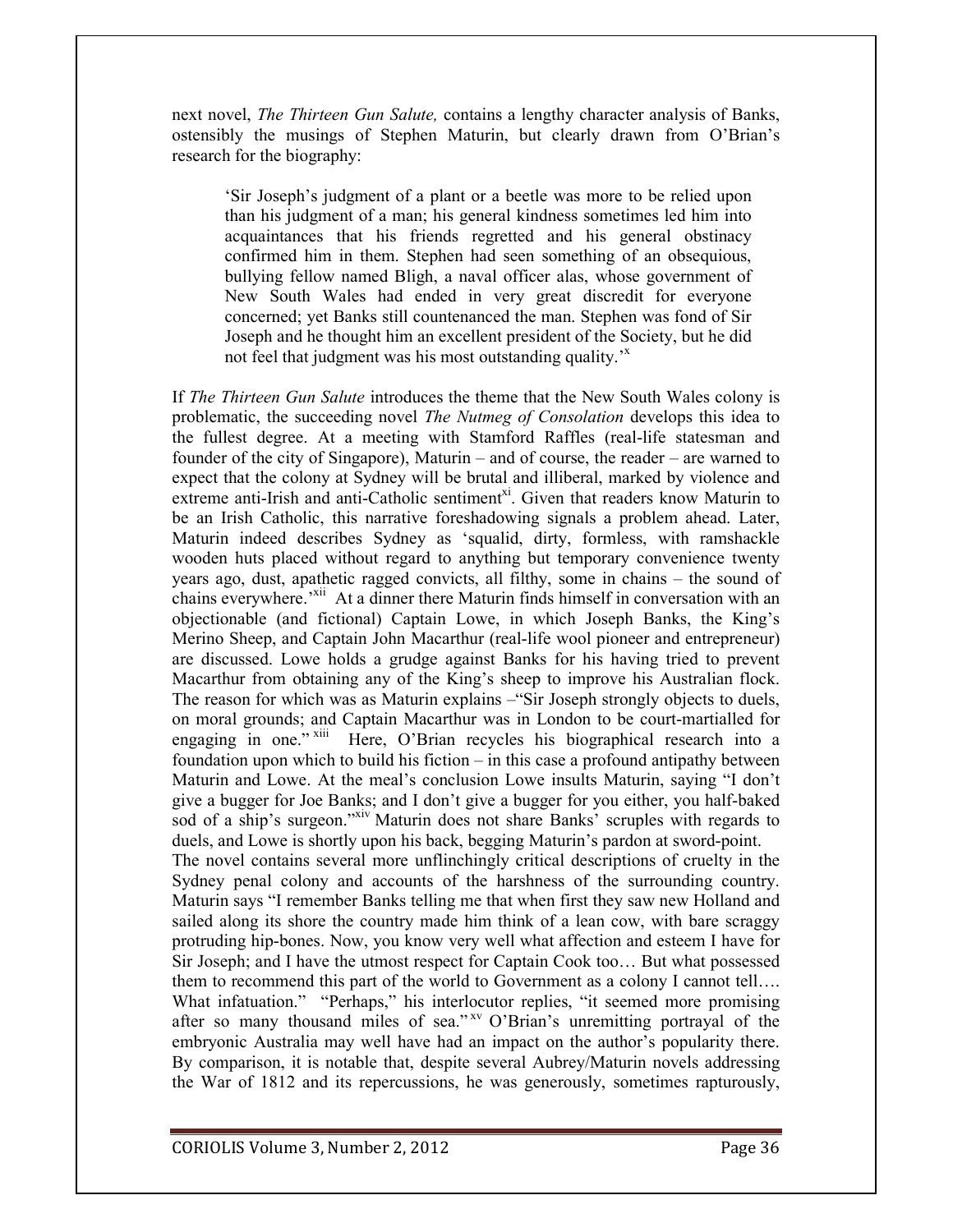received as an author in the United States of America, whose sea-farers he generally describes positively.

In *The Yellow Admiral* O'Brian is able to weave material from his study of Banks into a wonderful sequence where the Royal Philosopher's Club - a sub-set of the Royal Society's Fellows – including Banks, Aubrey and Maturin – meet at the Mitre Inn for a generous supper prior to the formal proceedings at Somerset house. The enthusiasm for good food and drink that marks the fictional Aubrey and Maturin was, of course, famously shared by the actual Banks, making this imagined encounter both entertaining and plausible. O'Brian writes 'The Philosophers were not a particularly ascetic body of men; few of them had ever allowed philosophy to spoil their appetites - their president weighed over fifteen stone – and they now set about their dinner with the earnestness it deserved.' In this sequence the group despatch 'roast beef, its trimmings, warden pie, treacle tart' and 'every kind of cheese known in the three kingdoms', washed down with much Port and Chateau Latour, then depart for Somerset House. O'Brian writes, 'It was quite a walk... virtually all the Fellows were reasonably philosophic by the time they got there, and the hard benches, and the arid nature of the paper read to them, dealing with the history of the integral calculus... sobered them entirely.'<sup>xvi</sup>



Figure 3 1807 portrait of Lord Cochrane by Peter Edward Stroehling painted seven years before Cochrane's disgrace and dismissal from the Royal Navy. Image obtained through Wikimedia Commons.

O'Brian's Aubrey/Maturin novels enjoyed a substantial increase in popularity in the early 1990s, following a re-launch for the American market. The interest in the books, however, came at the cost of an increased media interest in the author himself - by now in his 80's and known for being protective of his privacy. The 'true' story of Patrick O'Brian – as it emerged following a *Daily Telegraph* expose<sup>xvii</sup> and BBC documentary in 1998 - would add another layer to readers' understanding of the novels in terms of their real and fictional parallels – of Aubrey/Cochrane, Blaine/Banks etc. Many readers had long believed that while the character of Jack Aubrey was modelled upon the historical figure of Cochrane, Stephen Maturin was in key respects like O'Brian himself. Maturin works in intelligence, and O'Brian, in the short essay 'Black, Choleric & Married' that accompanied The Thirteen Gun Salute, describes himself as having 'joined one

of those intelligence organisations that flourished in the War.<sup>, xviii</sup> Maturin is of Irish and Catalan ancestry, and O'Brian had an Irish name and lived in Catalonia. Maturin - like O'Brian - is described as physically slight, wiry, secretive, and a talented linguist. For years, O'Brian had supplemented his income from original writing with translation work.

O'Brian, it was revealed in his last year of life, had been born Richard Patrick Russ, and was English, not Irish, as many commentators and reviewers had mistakenly assumed and which O'Brian had happily left uncorrected. He had left his first wife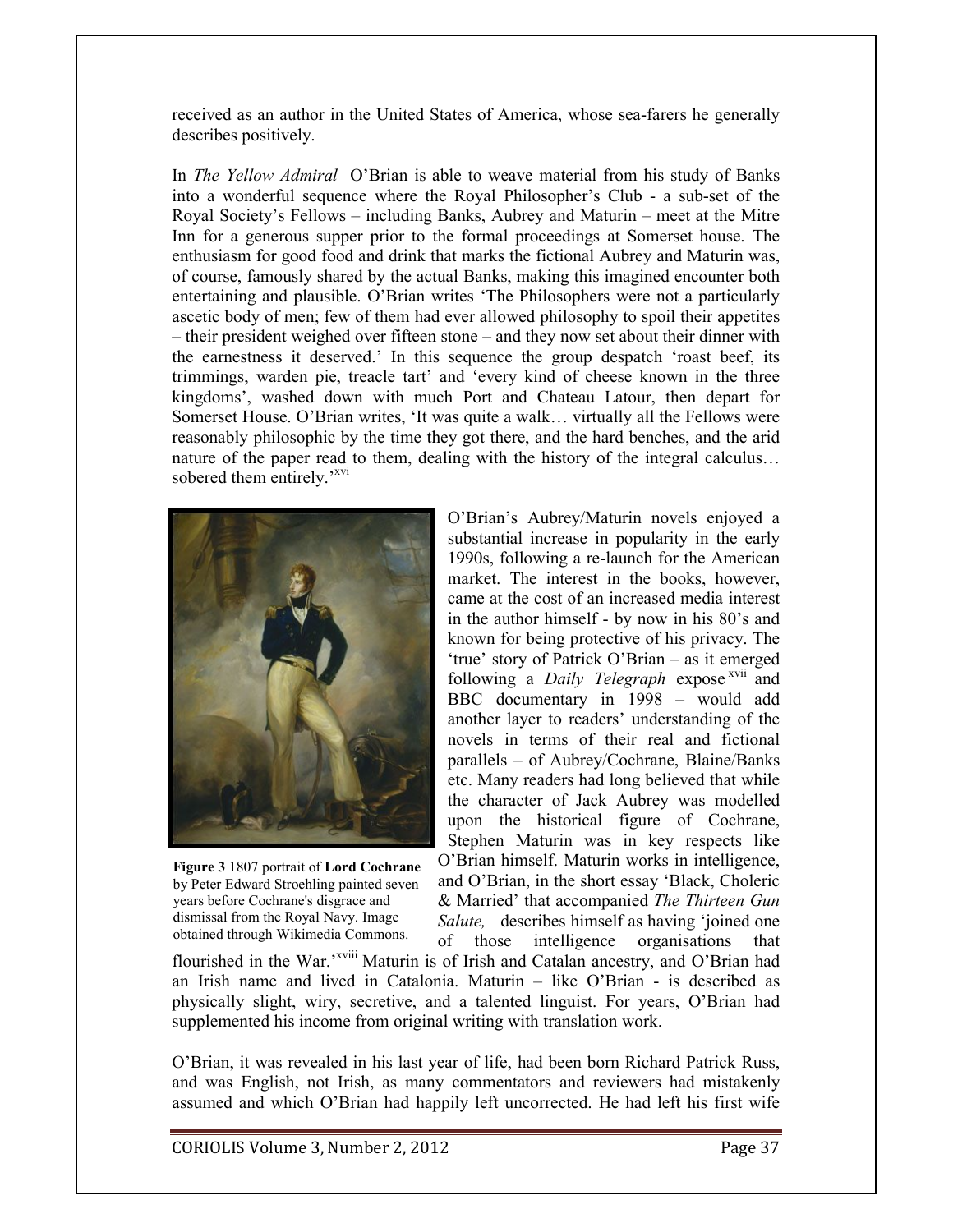and two children during the Second World War and re-married in 1945, changing his name by deed poll shortly thereafter<sup>xix</sup>. O'Brian's most substantial act of adaptation had, in fact, been to adapt himself. Certain aspects of the Aubrey/Maturin novels assume added meaning or poignancy when read in the light of this knowledge. Maturin's frequent musings on the nature of his public and private identities, and his recurring fear that an encounter may reveal him as an intelligence agent, echo O'Brian's situation as an author whose past was not as it seemed. More specifically, twice in the novels Maturin rescues and sees to the care of a pair of children who will otherwise perish. One might reasonably observe that this is emotional territory which he is impelled to re-visit. Emily and Sarah Sweeting, survivors of a smallpox epidemic and Maturin's first pair of charges, go on to figure in several of the novels and eventually mature into happy, settled, members of what may be regarded as his permanent London 'home', The Grapes inn. Their future seemingly assured, he repeats an equivalent rescue when he redeems a pair of Irish siblings from slavery in North Africa and ensures their repatriation<sup>xx</sup>. In writing his fiction, he is, in a sense, re-writing his own past. Forearmed with biographical knowledge of O'Brian one inevitably questions the relationship between the actions of the author and those of his literary creation.

The work for which O'Brian is most famous fits into that most uneasy category, historical fiction. These are invented stories which acquire much of their force and value through their adequacy to historical reality, and as we have seen, through their careful use of historical record and biographical research. A significant part of the pleasure of reading them comes from appreciating that balance. To read the Aubrey/Maturin novels is, if only in a small part, to engage with some of the world and materials that O'Brian uses for his biography of Banks. And, even if we know it is against his wishes, it is now difficult to approach them in a way that ignores our biographical knowledge of the author himself.

#### **Endnotes:**

<sup>&</sup>lt;sup>i</sup> Patrick O'Brian, *Joseph Banks: A Life* (London: Harvill, 1987)

<sup>&</sup>lt;sup>ii</sup> Anne Grossman and Lisa Thomas, Lobscouse and Spotted Dog: Which It's a Gastronomical

Companion to the Aubrey/Maturin Novels of Patrick O'Brian. (New York: Norton, 1987)

iii "Marmite" is a British brand name for an edible yeast extract product. The company slogan is "Love it or Hate it."

iv David Cordingly, Cochrane: The Real Master and Commander (New York: Bloomsbury, 2007)

<sup>&</sup>lt;sup>v</sup> Patrick O'Brian, *The Yellow Admiral* (London: Norton, 1996)

vi Patrick O'Brian, The Commodore (London: Norton, 1995), p25.

<sup>&</sup>lt;sup>vii</sup> O'Brian, *Commodore*, p42.

viii Patrick O'Brian, The Reverse of the Medal (London: Norton, 1986) p272-276.

<sup>&</sup>lt;sup>ix</sup> Patrick O'Brian, *The Letter of Marque* (London: Norton, 1988), p216.

<sup>&</sup>lt;sup>x</sup> Patrick O'Brian, The Thirteen Gun Salute (London: Norton, 1989), p39.

<sup>&</sup>lt;sup>xi</sup> Patrick O'Brian, The Nutmeg of Consolation ((London: Norton, 1989), p76.

<sup>&</sup>lt;sup>xii</sup> O'Brian, Nutmeg, p233.

<sup>&</sup>lt;sup>xiii</sup> O'Brian, Nutmeg, p238.

<sup>&</sup>lt;sup>xiv</sup> O'Brian, *Nutmeg*, p239.

<sup>&</sup>lt;sup>xv</sup> O'Brian, Nutmeg, p281.

<sup>&</sup>lt;sup>xvi</sup> O'Brian, Yellow Admiral, p 241.

<sup>&</sup>lt;sup>xvii</sup> Ben Fenton, "The Secret Life of Patrick O'Brian," The Daily Telegraph, 24 October 1999.